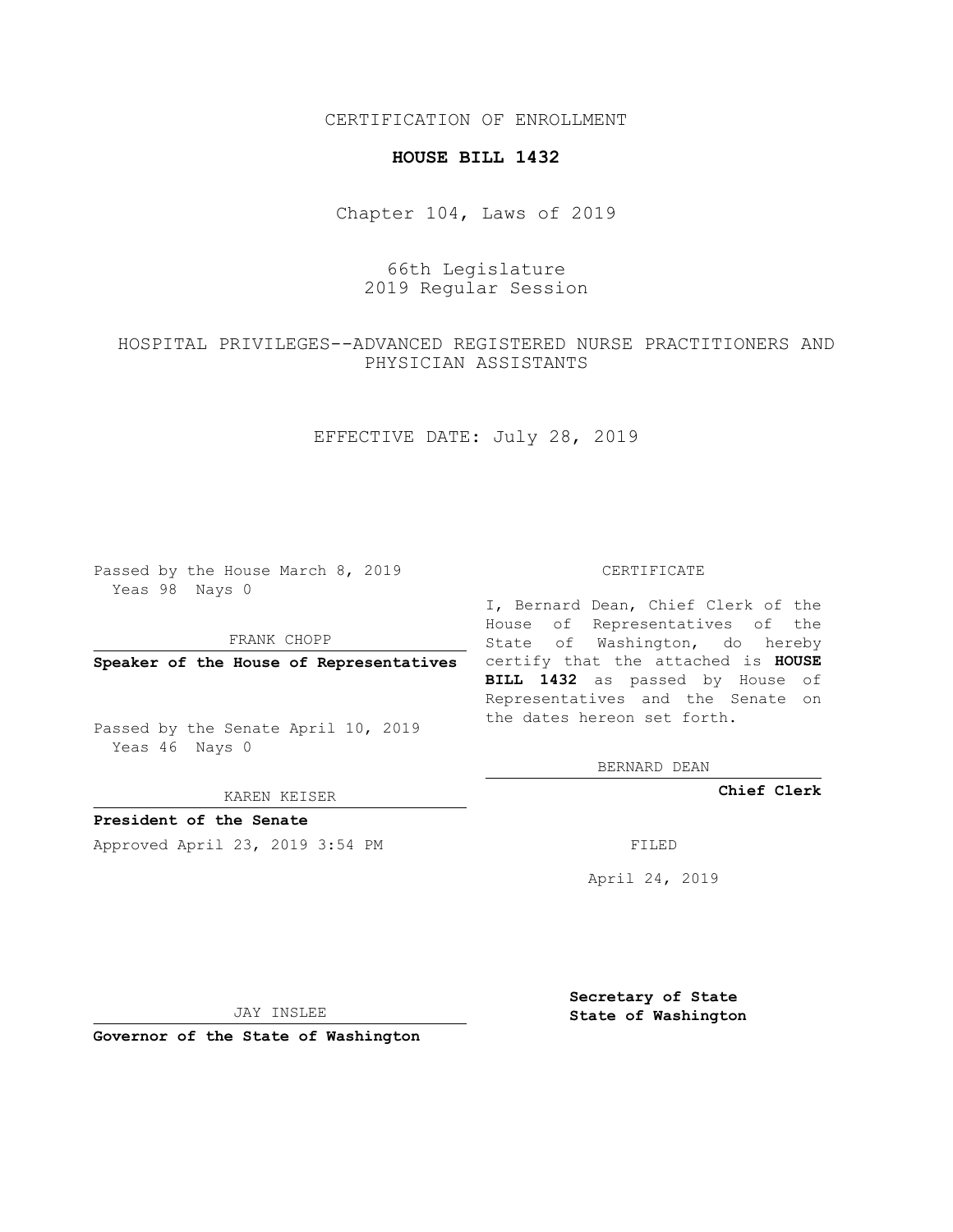### **HOUSE BILL 1432**

Passed Legislature - 2019 Regular Session

**State of Washington 66th Legislature 2019 Regular Session**

**By** Representatives Cody, DeBolt, Robinson, Harris, Macri, Slatter, Jinkins, Doglio, Tharinger, and Ormsby

Read first time 01/22/19. Referred to Committee on Health Care & Wellness.

1 AN ACT Relating to hospital privileges for advanced registered 2 nurse practitioners and physician assistants; and amending RCW 70.41.230.3

4 BE IT ENACTED BY THE LEGISLATURE OF THE STATE OF WASHINGTON:

5 **Sec. 1.** RCW 70.41.230 and 2016 c 68 s 6 are each amended to read as follows:6

7 (1) Except as provided in subsection (3) of this section, prior 8 to granting or renewing clinical privileges or association of any 9 physician, physician assistant, or advanced registered nurse 10 practitioner or hiring a physician, physician assistant, or advanced 11 registered nurse practitioner who will provide clinical care under 12 his or her license, a hospital or facility approved pursuant to this 13 chapter shall request from the physician, physician assistant, or 14 advanced registered nurse practitioner and the physician, physician 15 assistant, or advanced registered nurse practitioner shall provide 16 the following information:

 (a) The name of any hospital or facility with or at which the physician, physician assistant, or advanced registered nurse 19 practitioner had or has any association, employment, privileges, or practice during the prior five years: PROVIDED, That the hospital may request additional information going back further than five years,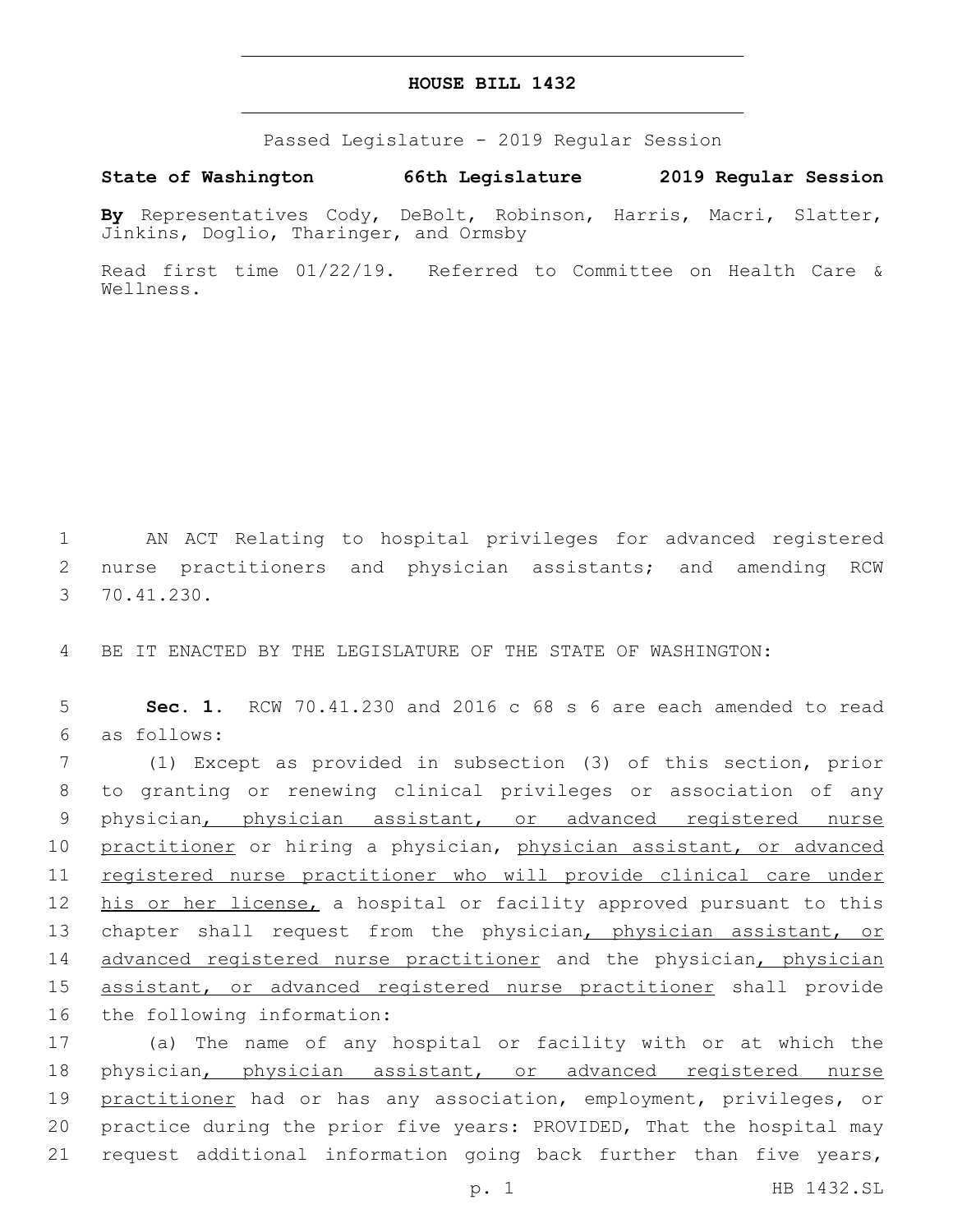1 and the physician, physician assistant, or advanced registered nurse practitioner shall use his or her best efforts to comply with such a 3 request for additional information;

 (b) Whether the physician, physician assistant, or advanced registered nurse practitioner has ever been or is in the process of being denied, revoked, terminated, suspended, restricted, reduced, limited, sanctioned, placed on probation, monitored, or not renewed for any professional activity listed in (b)(i) through (x) of this subsection, or has ever voluntarily or involuntarily relinquished, withdrawn, or failed to proceed with an application for any professional activity listed in (b)(i) through (x) of this subsection in order to avoid an adverse action or to preclude an investigation or while under investigation relating to professional competence or 14 conduct:

(i) License to practice any profession in any jurisdiction;

 (ii) Other professional registration or certification in any 17 jurisdiction;

(iii) Specialty or subspecialty board certification;

(iv) Membership on any hospital medical staff;

 (v) Clinical privileges at any facility, including hospitals, ambulatory surgical centers, or skilled nursing facilities;

 (vi) Medicare, medicaid, the food and drug administration, the national institute of health (office of human research protection), governmental, national, or international regulatory agency, or any 25 public program;

(vii) Professional society membership or fellowship;

 (viii) Participation or membership in a health maintenance organization, preferred provider organization, independent practice association, physician-hospital organization, or other entity;

30 (ix) Academic appointment;

 (x) Authority to prescribe controlled substances (drug 32 enforcement agency or other authority);

 (c) Any pending professional medical misconduct proceedings or any pending medical malpractice actions in this state or another state, the substance of the allegations in the proceedings or actions, and any additional information concerning the proceedings or actions as the physician, physician assistant, or advanced registered 38 nurse practitioner deems appropriate;

 (d) The substance of the findings in the actions or proceedings and any additional information concerning the actions or proceedings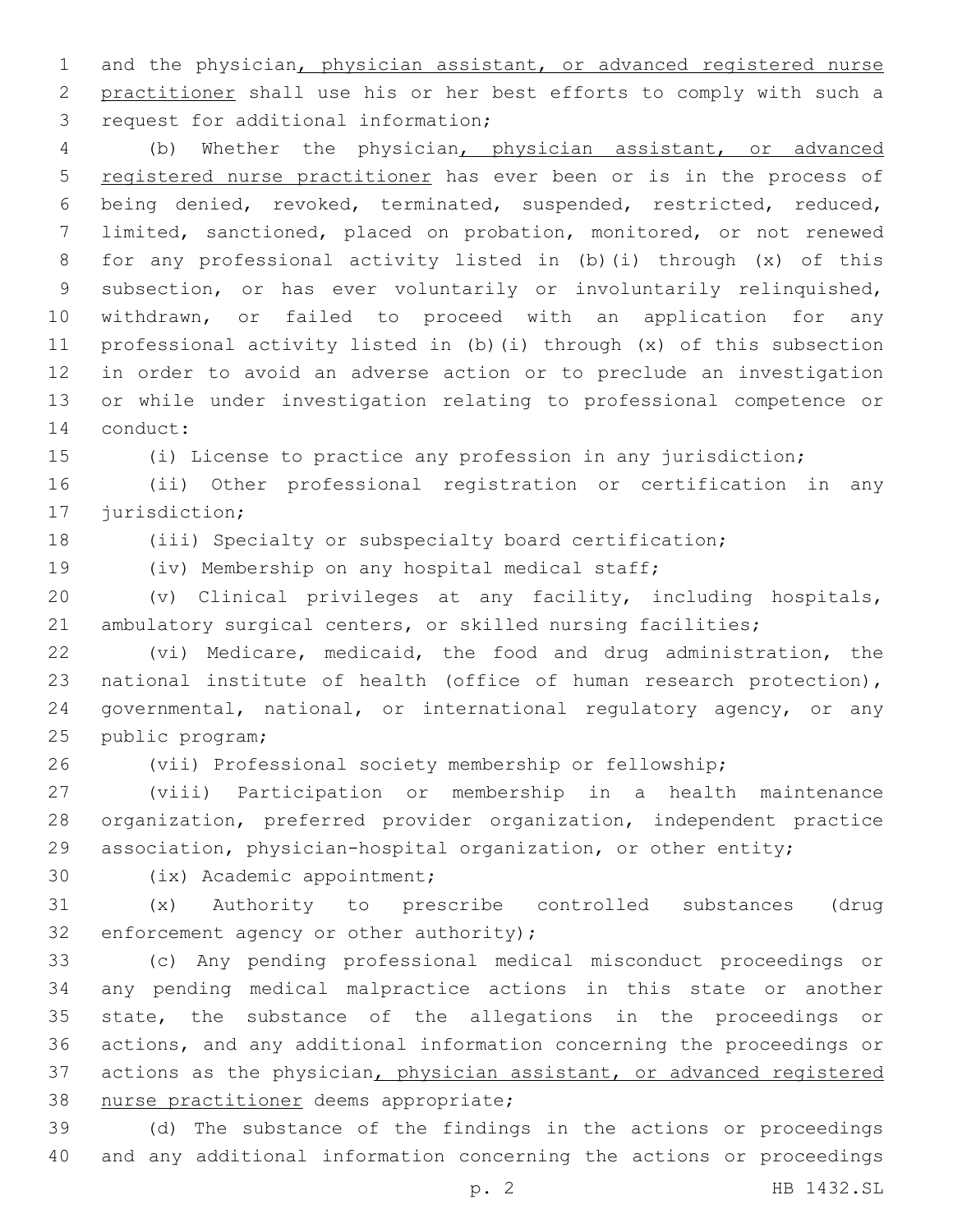as the physician, physician assistant, or advanced registered nurse 2 practitioner deems appropriate;

 (e) A waiver by the physician, physician assistant, or advanced registered nurse practitioner of any confidentiality provisions concerning the information required to be provided to hospitals pursuant to this subsection; and6

 (f) A verification by the physician, physician assistant, or advanced registered nurse practitioner that the information provided by the physician, physician assistant, or advanced registered nurse 10 practitioner is accurate and complete.

 (2) Except as provided in subsection (3) of this section, prior 12 to granting privileges or association to any physician, physician 13 assistant, or advanced registered nurse practitioner or hiring a 14 physician, physician assistant, or advanced registered nurse practitioner who will provide clinical care under his or her license, a hospital or facility approved pursuant to this chapter shall 17 request from any hospital with or at which the physician, physician 18 assistant, or advanced registered nurse practitioner had or has privileges, was associated, or was employed, during the preceding 20 five years, the following information concerning the physician, physician assistant, or advanced registered nurse practitioner:

 (a) Any pending professional medical misconduct proceedings or any pending medical malpractice actions, in this state or another 24 state;

 (b) Any judgment or settlement of a medical malpractice action and any finding of professional misconduct in this state or another 27 state by a licensing or disciplinary board; and

 (c) Any information required to be reported by hospitals pursuant 29 to RCW 18.71.0195.

 (3) In lieu of the requirements of subsections (1) and (2) of this section, when granting or renewing privileges or association of any physician, physician assistant, or advanced registered nurse practitioner providing telemedicine or store and forward services, an originating site hospital may rely on a distant site hospital's decision to grant or renew clinical privileges or association of the physician, physician assistant, or advanced registered nurse practitioner if the originating site hospital obtains reasonable assurances, through a written agreement with the distant site hospital, that all of the following provisions are met: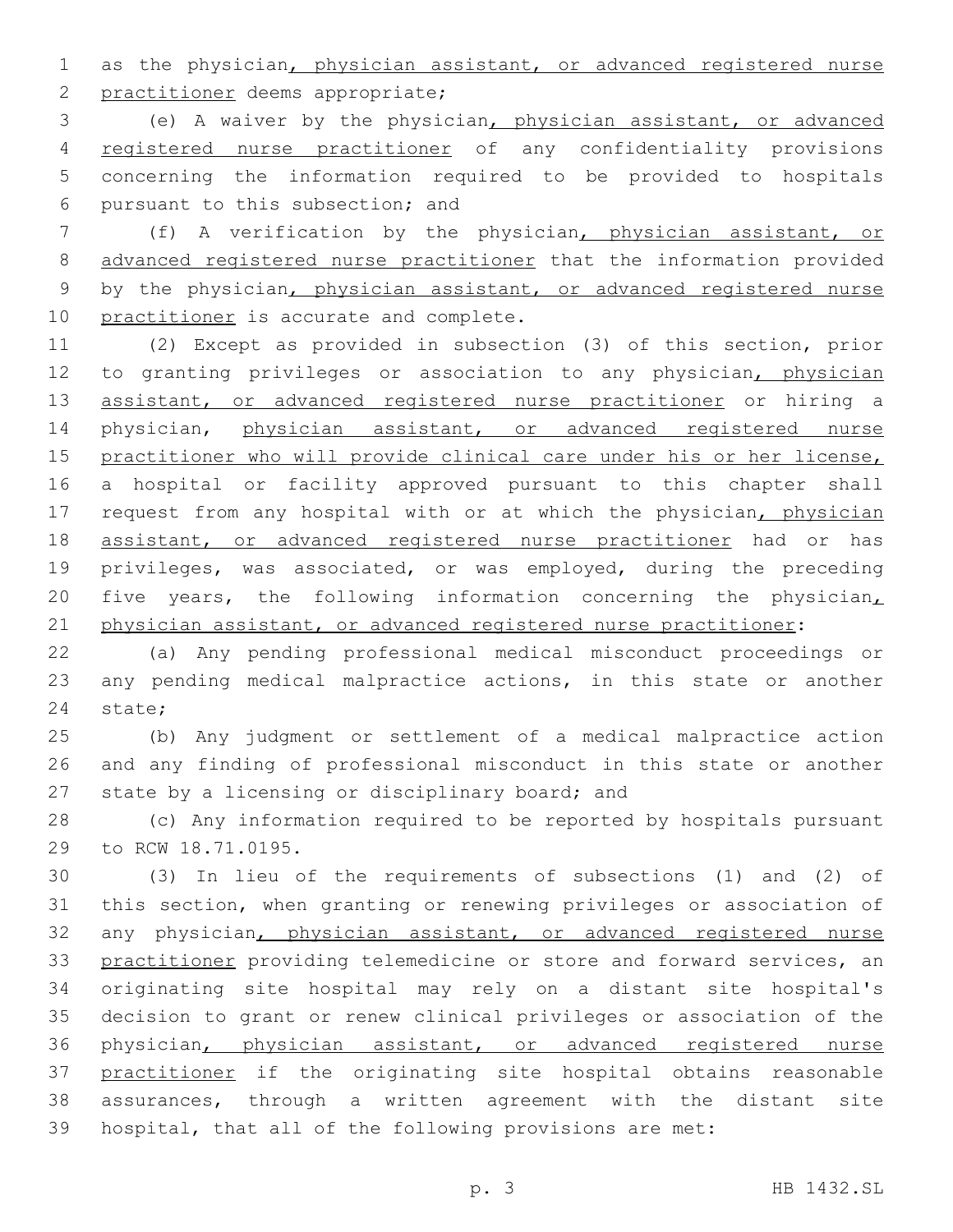(a) The distant site hospital providing the telemedicine or store and forward services is a medicare participating hospital;

 (b) Any physician, physician assistant, or advanced registered nurse practitioner providing telemedicine or store and forward services at the distant site hospital will be fully privileged to provide such services by the distant site hospital;

 (c) Any physician, physician assistant, or advanced registered nurse practitioner providing telemedicine or store and forward services will hold and maintain a valid license to perform such services issued or recognized by the state of Washington; and

 (d) With respect to any distant site physician, physician assistant, or advanced registered nurse practitioner who holds current privileges at the originating site hospital whose patients 14 are receiving the telemedicine or store and forward services, the originating site hospital has evidence of an internal review of the 16 distant site physician's, physician assistant's, or advanced 17 registered nurse practitioner's performance of these privileges and sends the distant site hospital such performance information for use 19 in the periodic appraisal of the distant site physician, physician assistant, or advanced registered nurse practitioner. At a minimum, this information must include all adverse events, as defined in RCW 70.56.010, that result from the telemedicine or store and forward 23 services provided by the distant site physician, physician assistant, 24 or advanced registered nurse practitioner to the originating site hospital's patients and all complaints the originating site hospital 26 has received about the distant site physician, physician assistant, 27 or advanced registered nurse practitioner.

28 (4)(a) The medical quality assurance commission or the board of osteopathic medicine and surgery shall be advised within thirty days 30 of the name of any physician or physician assistant denied staff privileges, association, or employment on the basis of adverse 32 findings under subsection (1) of this section.

 (b) The nursing care quality assurance commission shall be advised within thirty days of the name of any advanced registered nurse practitioner denied staff privileges, association, or employment on the basis of adverse findings under subsection (1) of this section.

 (5) A hospital or facility that receives a request for information from another hospital or facility pursuant to subsections (1) through (3) of this section shall provide such information

p. 4 HB 1432.SL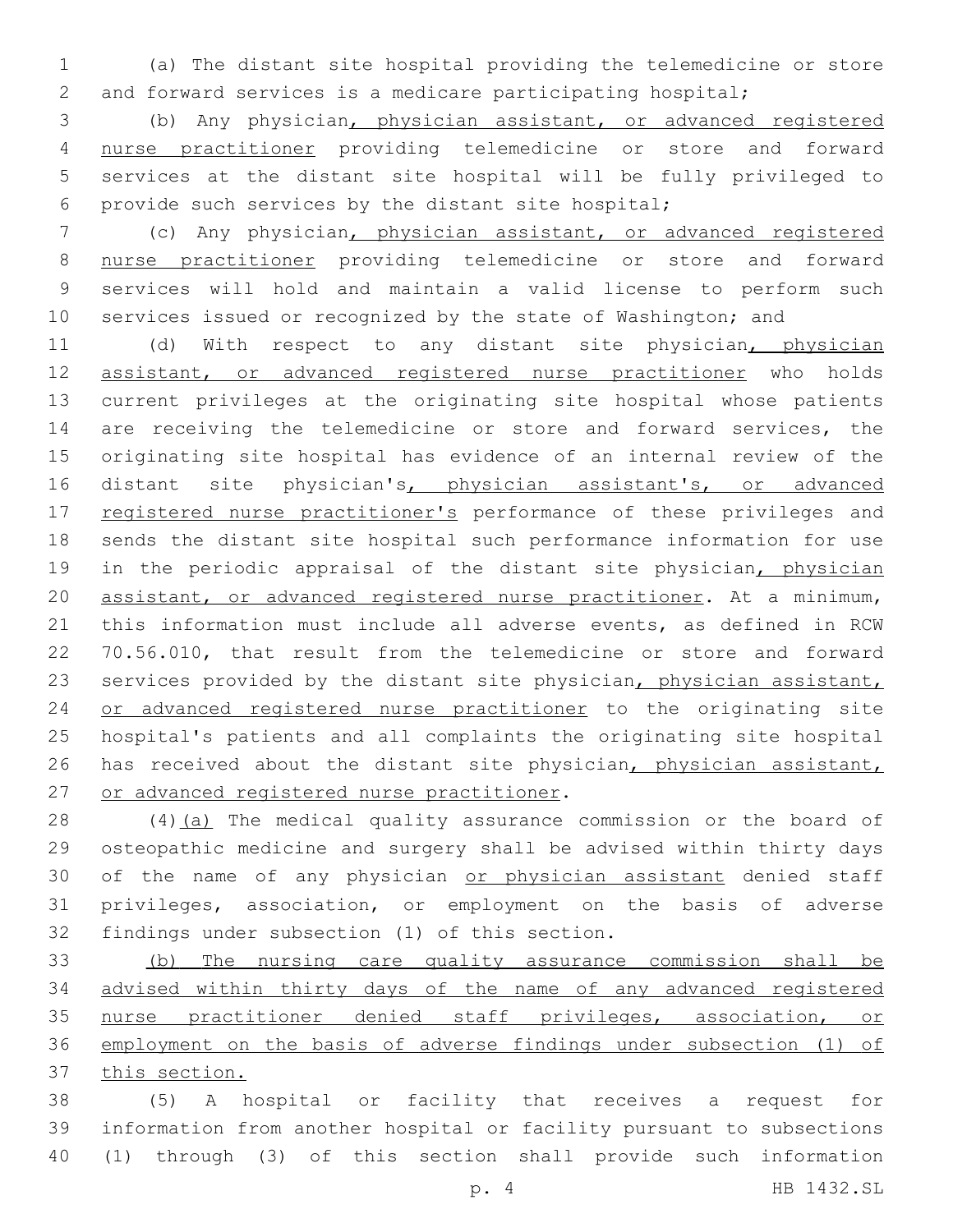concerning the physician, physician assistant, or advanced registered nurse practitioner in question to the extent such information is known to the hospital or facility receiving such a request, including the reasons for suspension, termination, or curtailment of employment or privileges at the hospital or facility. A hospital, facility, or other person providing such information in good faith is not liable in any civil action for the release of such information.

 (6) Information and documents, including complaints and incident reports, created specifically for, and collected, and maintained by a quality improvement committee are not subject to discovery or introduction into evidence in any civil action, and no person who was in attendance at a meeting of such committee or who participated in the creation, collection, or maintenance of information or documents specifically for the committee shall be permitted or required to testify in any civil action as to the content of such proceedings or the documents and information prepared specifically for the committee. This subsection does not preclude: (a) In any civil action, the discovery of the identity of persons involved in the medical care that is the basis of the civil action whose involvement was independent of any quality improvement activity; (b) in any civil action, the testimony of any person concerning the facts which form the basis for the institution of such proceedings of which the person had personal knowledge acquired independently of such proceedings; (c) in any civil action by a health care provider regarding the restriction or revocation of that individual's clinical or staff privileges, introduction into evidence information collected and maintained by quality improvement committees regarding such health care provider; (d) in any civil action, disclosure of the fact that staff privileges were terminated or restricted, including the specific restrictions imposed, if any and the reasons for the restrictions; or (e) in any civil action, discovery and introduction into evidence of the patient's medical records required by regulation of the department of health to be made regarding the care and 34 treatment received.

 (7) Hospitals shall be granted access to information held by the 36 medical quality assurance commission  $((and))_L$  the board of 37 osteopathic medicine and surgery, and the nursing care quality assurance commission pertinent to decisions of the hospital regarding credentialing and recredentialing of practitioners.